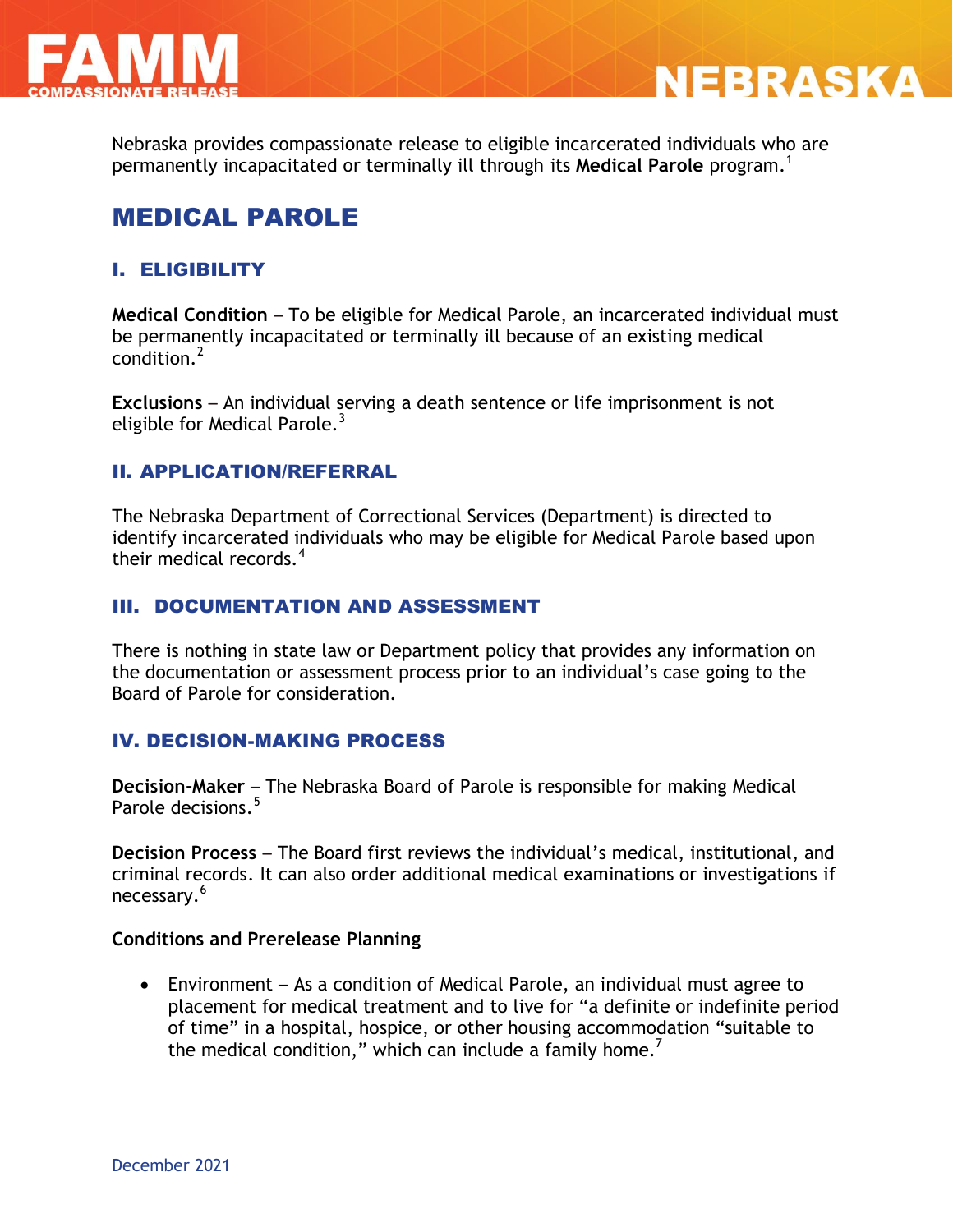- Medicaid In 2019, the Governor signed a law requiring that the Nebraska Department of Health and Human Services' Division of Medicaid and Long-Term Care consult with the Department of Correctional Services to develop a "protocol" intended to assist individuals eligible for Medical Parole in applying for and receiving Medicaid benefits to cover health care costs and treatment.<sup>8</sup> There is currently no information on either of the Department websites regarding implementation of this law.
- Other Conditions It is within the Board's discretion to establish any conditions of release in addition to medical treatment and/or living arrangements.<sup>9</sup>

## V. POST-DECISION

**Effect of Medical Parole Request on Other Parole Eligibility** – An individual's general parole is not affected by eligibility for Medical Parole.  $^{\bar{10}}$ 

**Denials and Appeal Rights** – There are no provisions in the Medical Parole statute or the Board's rules indicating a right to review of Medical Parole decisions.

**Revocation/Termination** – In general, Medical Parole is for the remainder of an individual's sentence, reduced by any adjustment for good conduct.<sup>11</sup> However, Medical Parole may be revoked for violation of any conditions the Board establishes.<sup>12</sup> In addition, if the individual's medical condition improves to the extent the eligibility criteria is no longer met, the Board may order the person returned to Department custody for a hearing to determine whether Medical Parole should be revoked.<sup>13</sup>

- If, after a hearing, Medical Parole is revoked due to the individual's medical condition improving, the person must serve the balance of the sentence with credit for time served on Medical Parole.<sup>14</sup>
- If Medical Parole is revoked, the individual may be considered for general parole or any other appropriate release program.<sup>15</sup>

## VI. REPORTING/STATISTICS

The Board is not required by law to report on its decisions, and it does not publish data regarding the number of individuals granted Medical Parole.

 The Board did not respond to FAMM's request for data on the number of individuals granted Medical Parole in 2019 and 2020.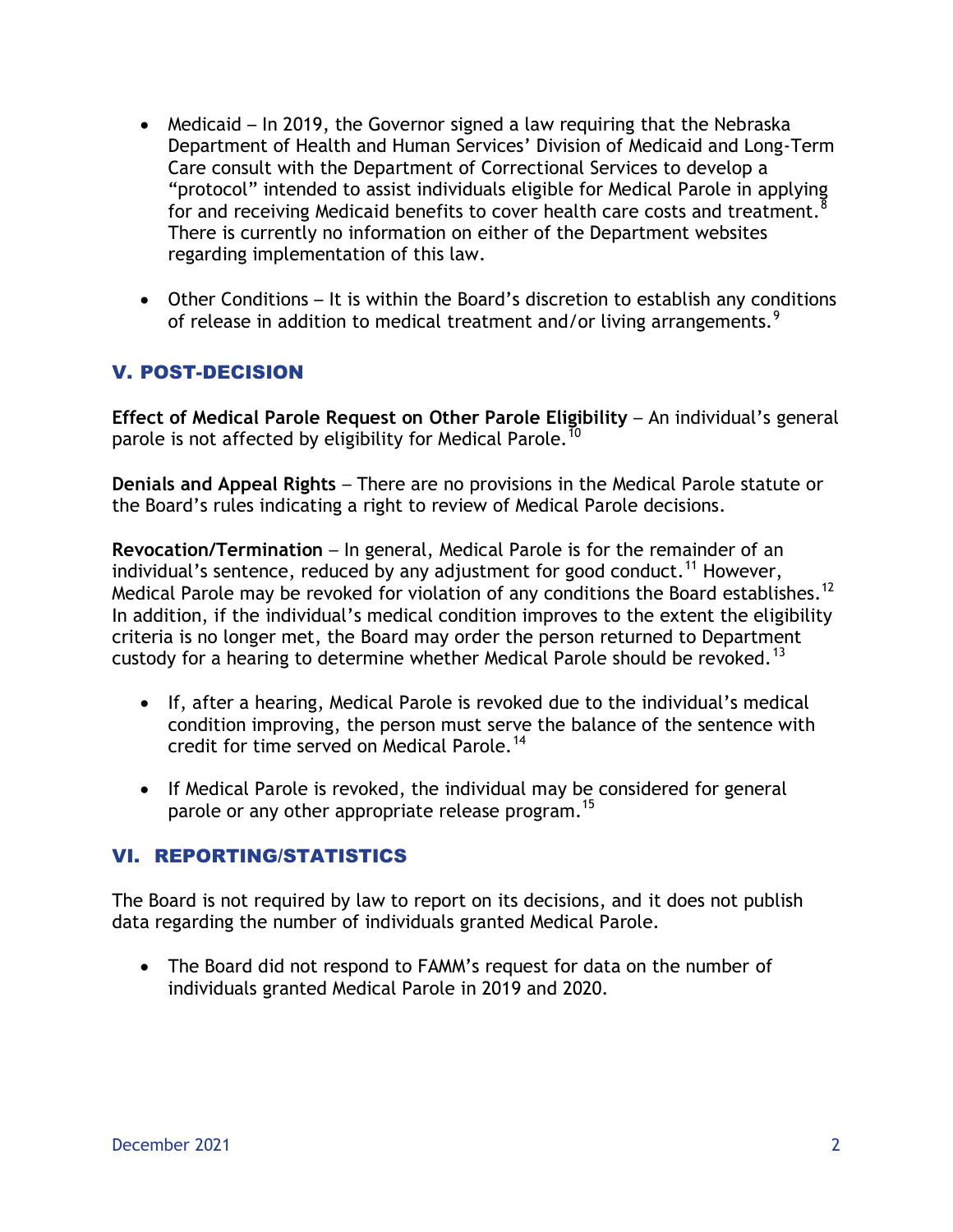## NEBRASKA COMPASSIONATE RELEASE PRIMARY LEGAL SOURCES

#### MEDICAL PAROLE

#### **Statutes**

Nebraska Revised Statutes, § 83-1,110.02 (2020), available through the Nebraska Legislature, [https://nebraskalegislature.gov/laws/statutes.php?statute=83-1,110.02.](https://nebraskalegislature.gov/laws/statutes.php?statute=83-1,110.02)

Nebraska Revised Statutes, § 83-1,110.03 (2020), available through the Nebraska Legislature, [https://nebraskalegislature.gov/laws/statutes.php?statute=83-1,110.03.](https://nebraskalegislature.gov/laws/statutes.php?statute=83-1,110.03)

**Agency Policy/Publications**

Nebraska Board of Parole Rules, §§ 4-601 and 4-602 (2019), [https://parole.nebraska.gov/sites/parole.nebraska.gov/files/doc/9-6-](https://parole.nebraska.gov/sites/parole.nebraska.gov/files/doc/9-6-2019%20Adopted%20Board%20of%20Parole%20Rules%20-%20website.pdf) [2019%20Adopted%20Board%20of%20Parole%20Rules%20-%20website.pdf.](https://parole.nebraska.gov/sites/parole.nebraska.gov/files/doc/9-6-2019%20Adopted%20Board%20of%20Parole%20Rules%20-%20website.pdf) Note that the text of the Board's Medical Parole rules is a verbatim copy of the Medical Parole statutes.

# NOTES

\* *Id. means see prior note.*

<sup>1</sup> Neb. Rev. Stat. §§ 83-1,110.02 and 83-1,110.03; Nebraska Board of Parole (Board) Rules, §§ 4-601 and 4-602.

<sup>2</sup> Neb. Rev. Stat. § 83-1,110.02 (1); Board Rules § 4-601 (A).

 $3$  Id. Note that the Board Rules at § 4-601(A) exclude incarcerated individuals who are serving sentences of life imprisonment but do not reference individuals under sentence of death, which is in the statutory language. Given that every other word of § 4-601 is identical to the Medical Parole statute, this appears to be an inadvertent error.

 $<sup>4</sup>$  Id.</sup>

<sup>5</sup> Neb. Rev. Stat. § 83-1,110.02 (2); Board Rules § 4-601 (B).

 $^6$  Id.

 $7$  Neb. Rev. Stat. § 83-1,110.02 (3): Board Rules § 4-601 (C).

<sup>8</sup> Neb. Rev. Stat. § 68-993.